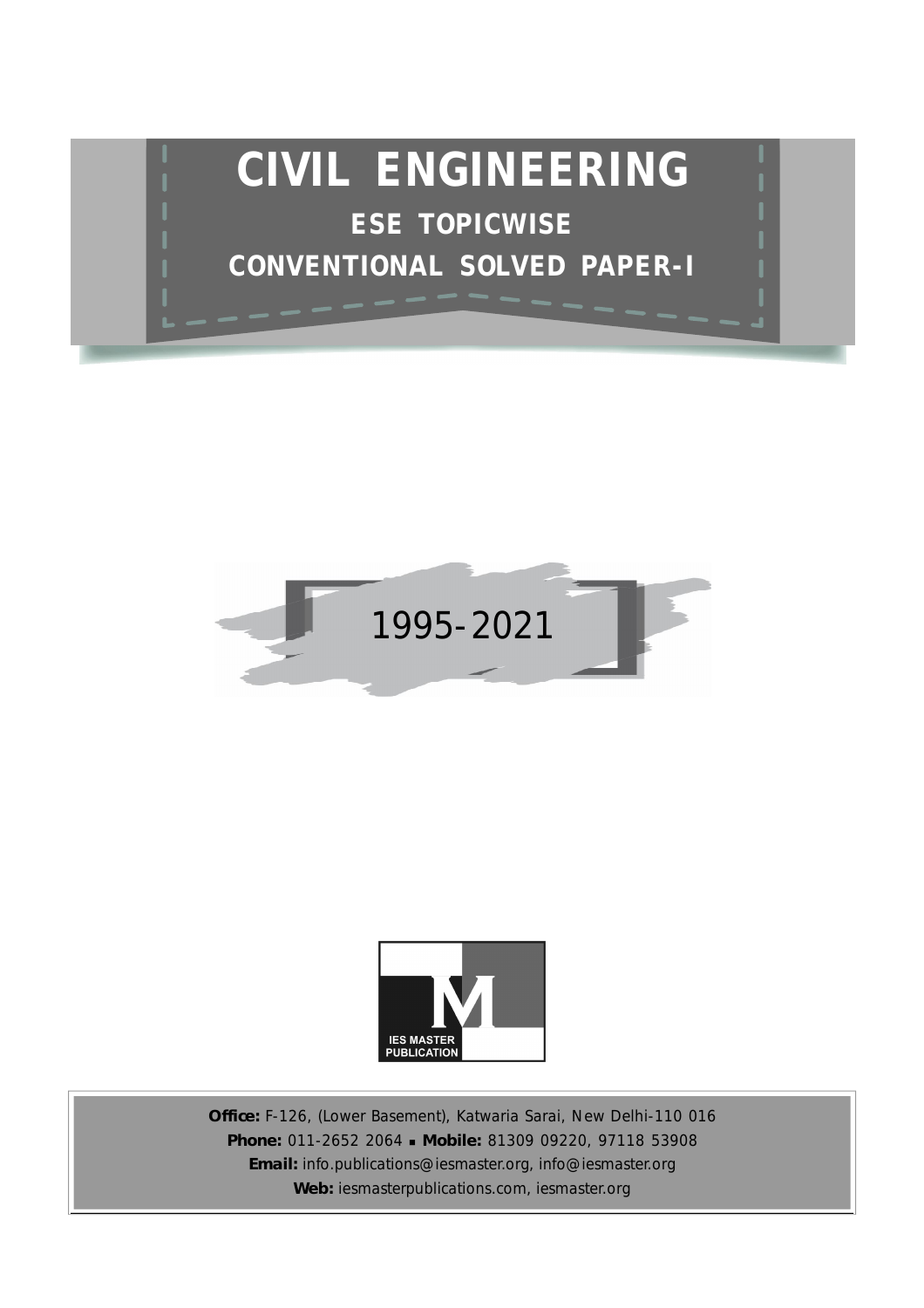

# **IES MASTER PUBLICATION**

F-126, (Lower Basement), Katwaria Sarai, New Delhi-110016 **Phone :** 011-26522064, **Mobile :** 8130909220, 9711853908 **E-mail :** info.publications@iesmaster.org **Web :** iesmasterpublications.com

### **All rights reserved.**

Copyright © 2022, by IES MASTER Publication No part of this booklet may be reproduced, or distributed in any form or by any means, electronic, mechanical, photocopying, recording, or otherwise or stored in a database or retrieval system without the prior permission of IES MASTER Publication, New Delhi. Violates are liable to be legally prosecuted.

| <b>First Edition</b>  |                         | 2016 |
|-----------------------|-------------------------|------|
| <b>Second Edition</b> | <b>Contract</b>         | 2017 |
| <b>Third Edition</b>  |                         | 2018 |
| <b>Fourth Edition</b> | $\sim 100$ km s $^{-1}$ | 2019 |
| <b>Fifth Edition</b>  |                         | 2020 |
| <b>Sixth Edition</b>  |                         | 2022 |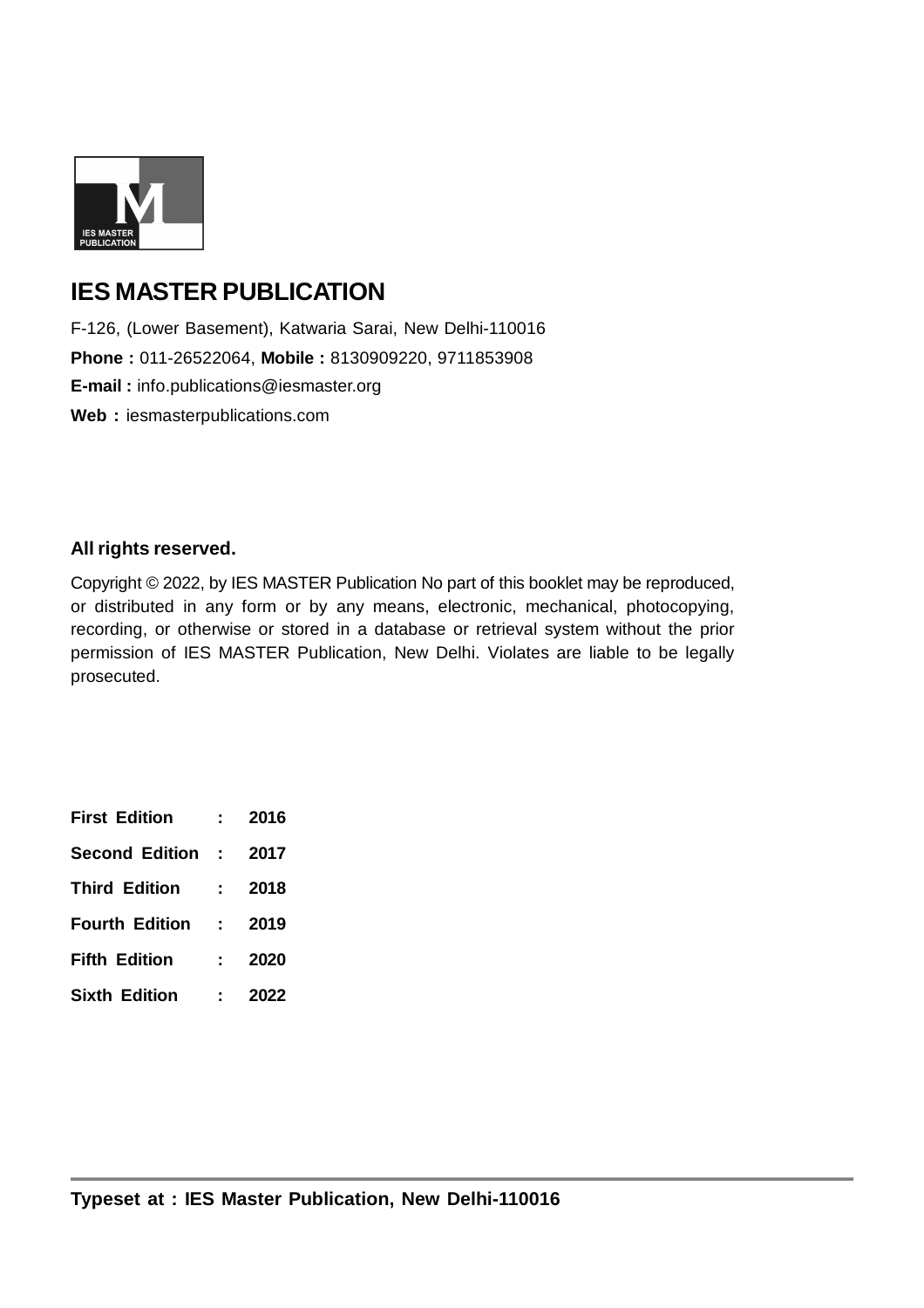## **PREFACE**

Engineering Services Exam (ESE) is one of most coveted exams written by engineering students aspiring for reputed posts in the various departments of the Government of India. ESE is conducted by the Union Public Services Commission (UPSC), and therefore the standards to clear this exam too are very high. To clear the ESE, a candidate needs to clear three stages – ESE Prelims, ESE Mains and Personality Test.

It is not mere hard work that helps a student succeed in an examination like ESE that witnesses lakhs of aspirants competing neck to neck to move one step closer to their dream job. It is hard work along with smart work that allows an ESE aspirant to fulfil his dream.

After detailed interaction with students preparing for ESE, IES Master has come up with this book which is a one-stop solution for engineering students aspiring to crack this most prestigious engineering exam. The book includes previous years' solved conventional questions segregated subject-wise along with detailed explanation. This book will also help ESE aspirants get an idea about the pattern and weightage of questions asked in ESE.

IES Master feels immense pride in bringing out this book with utmost care to build upon the exam preparedness of a student up to the UPSC standards. The credit for flawless preparation of this book goes to the entire team of IES Master Publication. Teachers, students, and professional engineers are welcome to share their suggestions to make this book more valuable.

> **MR. KANCHAN KUMAR THAKUR** DIRECTOR—IES MASTER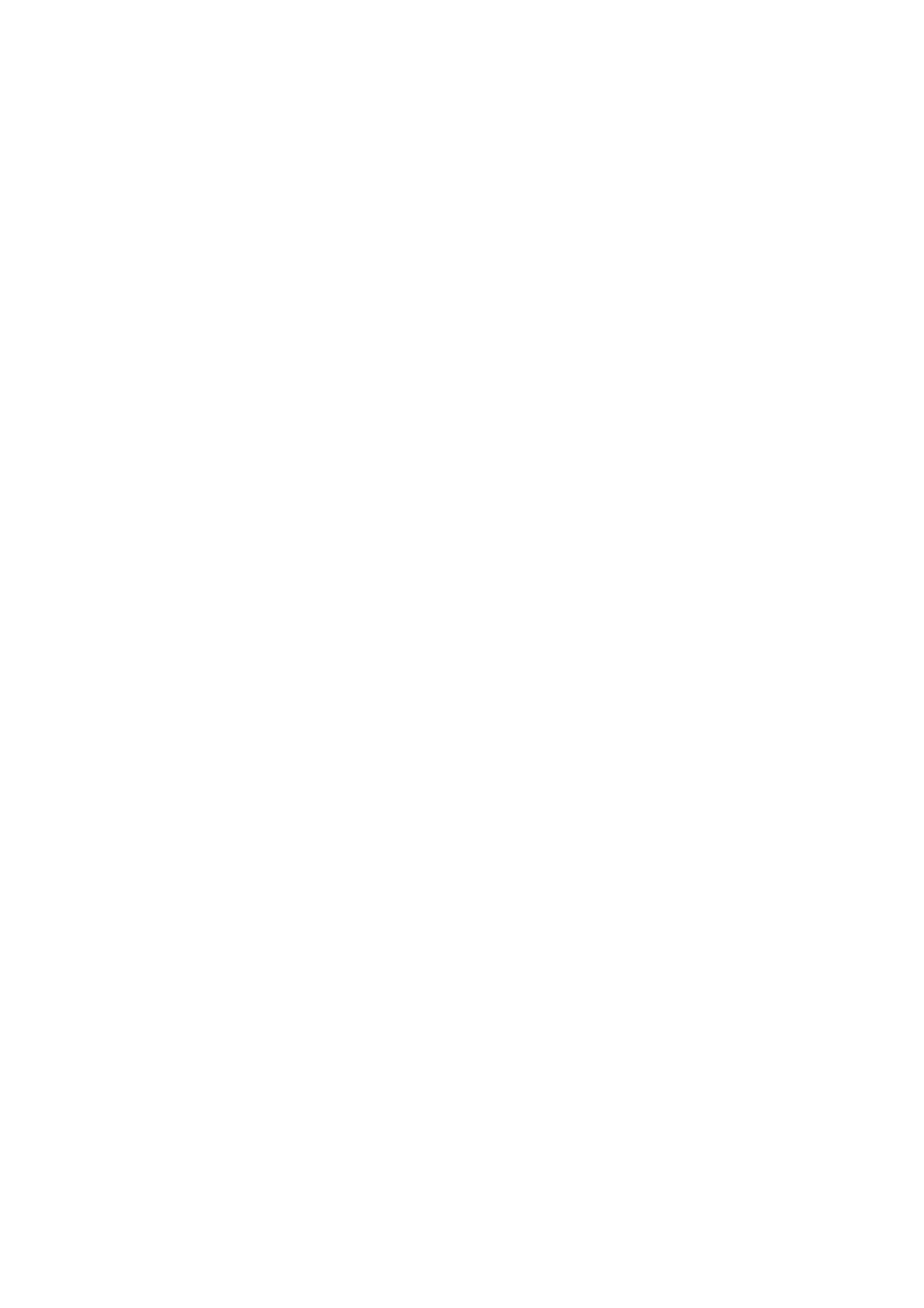# **CONTENT**

|    | 1. STRENGTH OF MATERIALS        | $01 - 220$  |
|----|---------------------------------|-------------|
|    | 2. STRUCTURE ANALYSIS           | $221 - 443$ |
|    | 3. STRUCTURAL DYNAMICS          | $444 - 448$ |
|    | 4. STEEL STRUCTURE              | $449 - 586$ |
|    | 5. RCC AND PRESTRESSED CONCRETE | $587 - 776$ |
|    | 6. PERT CPM                     | $777 - 863$ |
| 7. | <b>BUILDING MATERIAL</b>        | $864 - 967$ |
|    |                                 |             |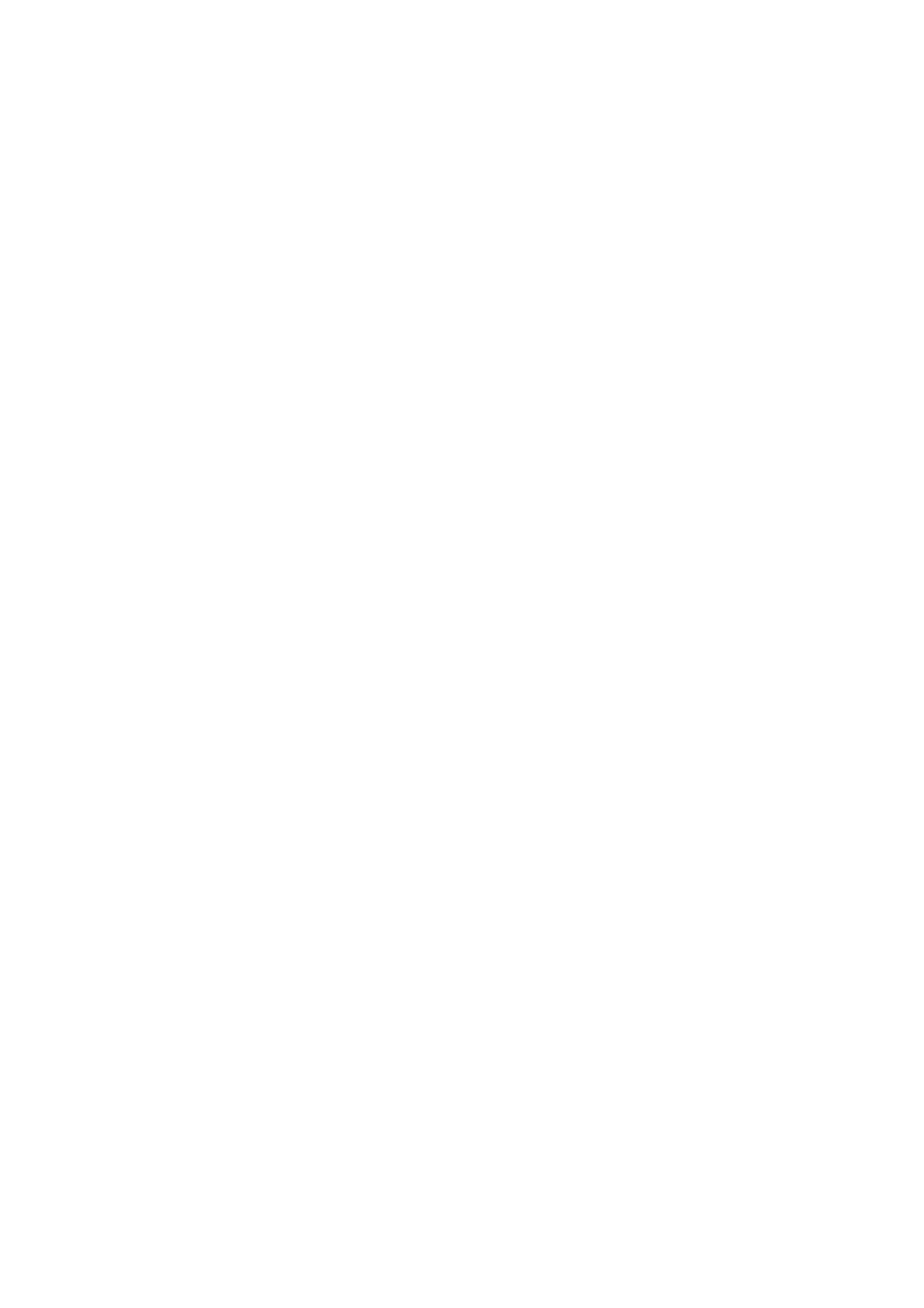**CHAPTER STRENGTH OF MATERIALS**

*Q-1: A cylindrical piece of steel 80 mm dia and 120 mm long is subjected to an axial compressive force of 50,000 kg. Calculate the change in the volume of the piece if bulk modulus = 1.7 × 10<sup>6</sup> kg/cm<sup>2</sup> and Poisons' ratio = 0.3.*

**1**

### *[10 Marks, ESE-1997]*

| Sol: | Given:                                                     |                                                                                                                                   |
|------|------------------------------------------------------------|-----------------------------------------------------------------------------------------------------------------------------------|
|      | Axial compressive load = 50,000 kg                         | $\overline{6}$<br>80 mm<br>$P = 50,000$ kg                                                                                        |
|      | Bulk modulus (k) = $1.7 \times 10^{+6}$ kg/cm <sup>2</sup> |                                                                                                                                   |
|      | Passion's ratio $(\mu) = 0.3$                              |                                                                                                                                   |
|      | Determine:                                                 | $\leftarrow$ 120 mm $-$                                                                                                           |
|      | We know that                                               | $\frac{\Delta V}{V} = \epsilon_V = \epsilon_x + \epsilon_y + \epsilon_z$                                                          |
|      |                                                            | $\varepsilon_{\text{x}} = \frac{\sigma_{\text{x}}}{F} - \frac{\mu(\sigma_{\text{y}})}{F} - \frac{\mu(\sigma_{\text{z}})}{F}$      |
|      |                                                            | $\varepsilon_y = \frac{\sigma_y}{F} - \frac{\mu(\sigma_z)}{F} - \frac{\mu(\sigma_x)}{F}$                                          |
|      |                                                            | $\varepsilon$ <sub>Z</sub> = $\frac{\sigma_z}{F} - \frac{\mu(\sigma_x)}{F} - \frac{\mu \sigma_y}{F}$                              |
|      | In our case,                                               | $\sigma_v = 0$ ; $\sigma_z = 0$                                                                                                   |
|      |                                                            | $\sigma_x = \frac{-50000 \text{ kg}}{\frac{\pi}{4}(8)^2 \text{ cm}^2} = -995.2 \text{ kg/cm}^2$ {(-ve) because its compressive}   |
|      | Also, we know,                                             | E = $3k(1-2\mu)$ = $3 \times 1.7 \times 10^6 \times (1-2 \times 0.3)$                                                             |
|      |                                                            | = $2.04 \times 10^6$ kg/cm <sup>2</sup>                                                                                           |
|      | $\Rightarrow$                                              | $\epsilon_{\rm x} = \frac{\sigma_{\rm x}}{E} = \frac{-995.2}{2.04 \times 10^6} = -4.8784 \times 10^{-4}$<br>$[(-)$ because comp.] |
|      |                                                            | $\varepsilon_{\rm v} = -\frac{\mu \sigma_{\rm x}}{E} = 0.3 \times 4.878 \times 10^{-4} = 1.4635 \times 10^{-4}$                   |
|      |                                                            | $\varepsilon$ <sub>z</sub> = $-\frac{\mu \sigma_x}{\sigma}$ = 1.4635 × 10 <sup>-4</sup>                                           |
|      | $\Rightarrow$                                              | $\varepsilon_v = \varepsilon_x + \varepsilon_v + \varepsilon_2 = -1.951 \times 10^{-4}$                                           |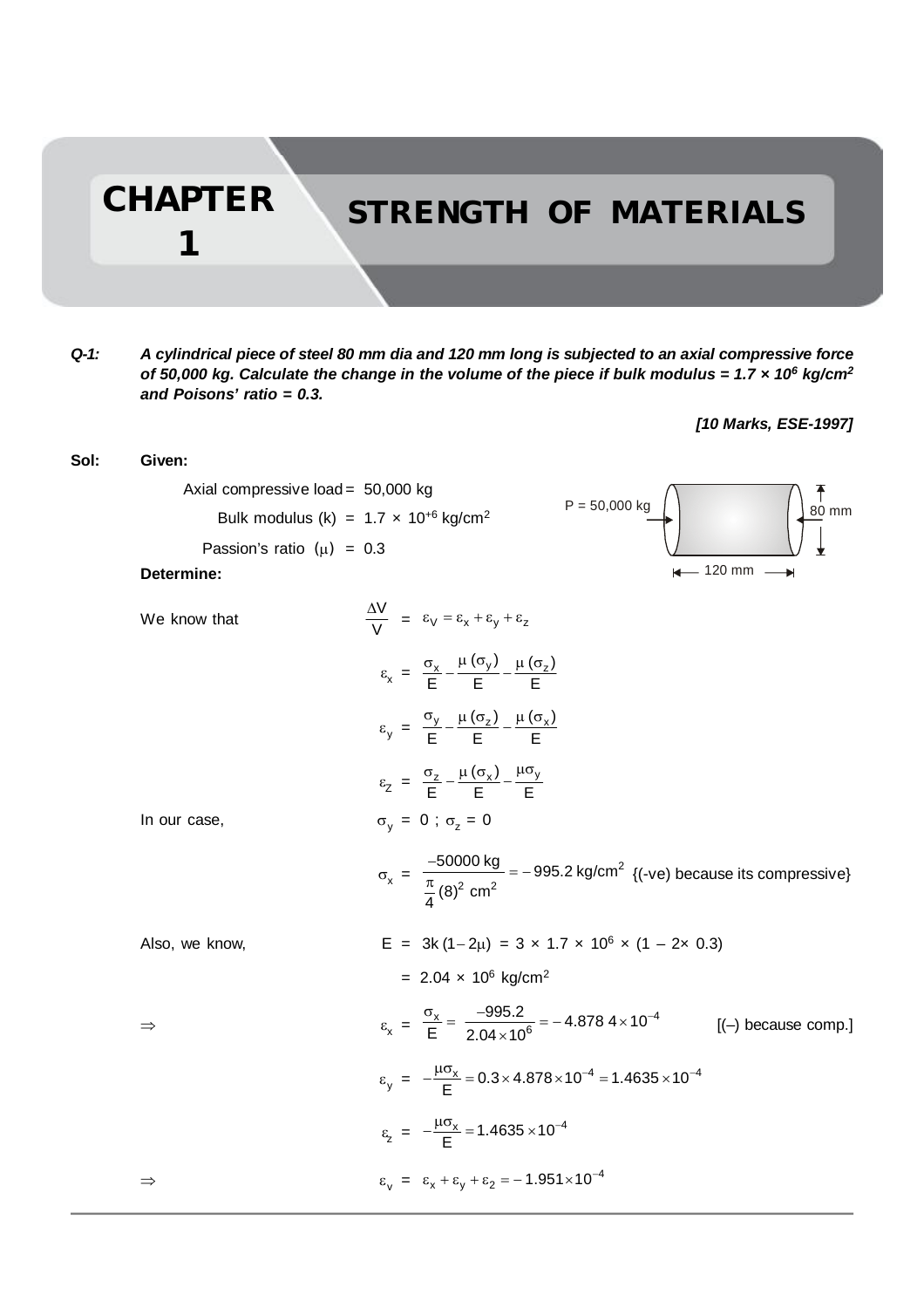$\Rightarrow$ 

$$
\frac{\Delta V}{V} = -1.951 \times 10^{-4}
$$

$$
\Delta V = -1.951 \times 10^{-4} \times \frac{\pi}{4} (8)^2 \times 12 \text{ cm}^3 = -0.1176 \text{ cm}^3
$$

Change in vol. is (–)ve

- $\Rightarrow$  There is volume reduction of 0.1176 cm<sup>3</sup>
- *Q-2: A steel rod, circular in cross-section, tapers from 30 mm diameter to 15 mm diameter over a length of 600 mm. Find how much its length will increase under a pull of 20 kN if Young's modulus of elasticity = 200 kN/mm<sup>2</sup> . Derive the formula used.*

*[15 Marks, ESE-1998]*

**Sol:**



For deriving the expression of elongation for tapered beam, we assume a tapered beam of Length = L, Small end Dia =  $D_1$ , Larger end dia =  $D_2$ 

$$
\therefore D_x = D_1 + \left(\frac{D_2 - D_1}{L}\right) x, \text{ {where } D_x \text{ is Dia at any distance } x \text{ from smaller end}}
$$

i.e., 
$$
D_x = D_1 + kx
$$
, where  $k = \left(\frac{D_2 - D_1}{L}\right)$ 

Change in the length of element of length  $dx = d(\Delta L)$ 

$$
d(\Delta L) = \frac{Pdx}{AE}
$$

So net elongation  $(D_1 + kx)^2$  $L_{\rm{D},u}$ ,  $L$  $\int_{0}^{1} \text{AE} \quad \int_{0}^{1} \frac{\pi}{4} (D_1 + kx)^2$ Pdx Pdx AE  $\int_{0}^{1} \frac{\pi}{4} (D_1 + kx)^2 E$  $\int_{0}^{1} \frac{dA}{dE} = \int_{0}^{1} \frac{\pi}{4} (D_{1} +$ 

$$
\Delta L = \int_{0}^{L} \frac{4Pdx}{\pi (D_1 + kx)^2 E} = \frac{4P}{\pi E} \int_{0}^{L} \frac{dx}{(D_1 + kx)^2} = \frac{4P}{\pi E} \left[ \frac{-1}{k(D_1 + kx)} \right]_{0}^{L}
$$
  
\n
$$
\Delta L = \frac{4PL}{\pi E D_1 D_2}
$$

 $\Rightarrow$ 

Values given, P = 20 kN = 20 ×10<sup>3</sup> N  
D<sub>1</sub> = 15 mm, D<sub>2</sub> = 30 mm, L = 600 mm, E = 200 kN/mm<sup>2</sup> = 200 × 10<sup>3</sup> N/mm<sup>2</sup>  
∴  

$$
\Delta L = \frac{4 \times 20 \times 10^3 \times 600}{\pi \times 15 \times 30 \times 200 \times 10^3} = 0.1697 mm
$$